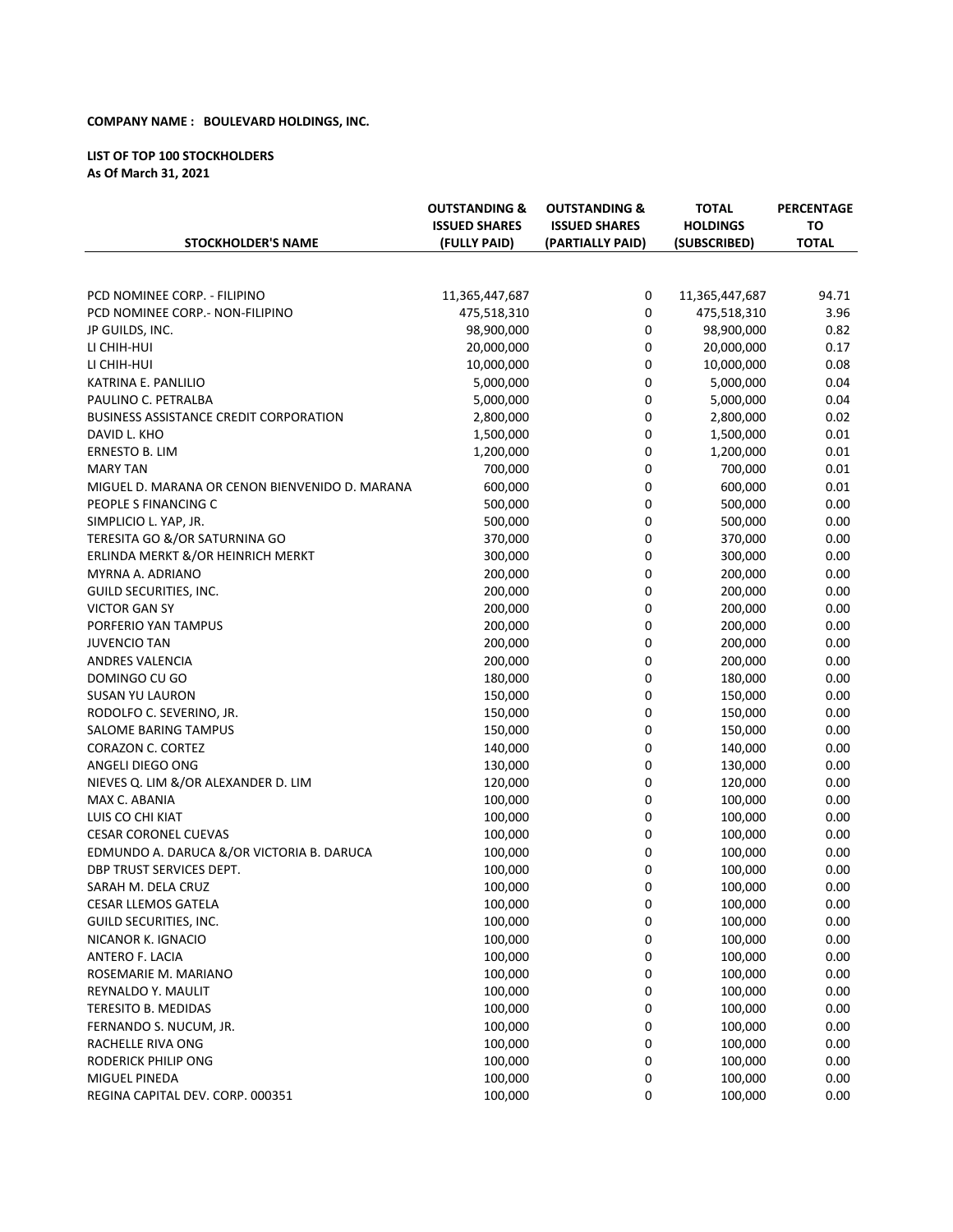| <b>ERNESTO SO</b>                    | 100,000 | 0 | 100,000 | 0.00 |
|--------------------------------------|---------|---|---------|------|
| <b>GLENN STUART Y. TAN</b>           | 100,000 | 0 | 100,000 | 0.00 |
| HUNNI Y. TAN                         | 100,000 | 0 | 100,000 | 0.00 |
| PAUL DANIEL Y. TAN                   | 100,000 | 0 | 100,000 | 0.00 |
| TIAN CHOAN N. TAN                    | 100,000 | 0 | 100,000 | 0.00 |
| PURIFICACION T. TANGLAO              | 100,000 | 0 | 100,000 | 0.00 |
| AGAPITO B. TANJUAQUIO                | 100,000 | 0 | 100,000 | 0.00 |
| WILFREDO C. VILLAR                   | 100,000 | 0 | 100,000 | 0.00 |
| ROSA CHENG YAO                       | 100,000 | 0 | 100,000 | 0.00 |
| <b>HERWIN TN. YU</b>                 | 100,000 | 0 | 100,000 | 0.00 |
| RENATO C. SARGUILLA                  | 90,000  | 0 | 90,000  | 0.00 |
| MICHAEL JEFFREY GO                   | 80,000  | 0 | 80,000  | 0.00 |
| MONTANO R. GO, JR.                   | 70,000  | 0 | 70,000  | 0.00 |
| MAITA DEL CAMPO MANGLAPUS            | 60,000  | 0 | 60,000  | 0.00 |
| DOLORES D. PUNTAWE                   | 60,000  | 0 | 60,000  | 0.00 |
| <b>MARIO S. ABUDE</b>                | 50,000  | 0 | 50,000  | 0.00 |
| <b>FELICITAS S. AGUILAR</b>          | 50,000  | 0 | 50,000  | 0.00 |
| <b>JUANA ARGOSINO</b>                | 50,000  | 0 | 50,000  | 0.00 |
| MILDRED A. BACARRO                   | 50,000  | 0 | 50,000  | 0.00 |
| MAURO BABILONIA BADIOLA              | 50,000  | 0 | 50,000  | 0.00 |
| EVELINA AMORES BALBON                | 50,000  | 0 | 50,000  | 0.00 |
| BIC INVESTMENT & CAPITAL CORPORATION | 50,000  | 0 | 50,000  | 0.00 |
| AURORA C. BUNING                     | 50,000  | 0 | 50,000  | 0.00 |
| <b>ARTEMIO L. BUTED</b>              | 50,000  | 0 | 50,000  | 0.00 |
| <b>IAN CALANGI</b>                   | 50,000  | 0 | 50,000  | 0.00 |
| ROBERT MAR CHAN                      | 50,000  | 0 | 50,000  | 0.00 |
| CHAN KOON K. CHEE                    | 50,000  | 0 | 50,000  | 0.00 |
| ARSENIO LEE CHUA                     | 50,000  | 0 | 50,000  | 0.00 |
| TSU LI CHUANG                        | 50,000  | 0 | 50,000  | 0.00 |
| KIAN CHAY CO                         | 50,000  | 0 | 50,000  | 0.00 |
| <b>MARIO MANUELITO CORONEL</b>       | 50,000  | 0 | 50,000  | 0.00 |
| <b>CAROLENE SIA DICHAVES</b>         | 50,000  | 0 | 50,000  | 0.00 |
| ROSA DYCHINGCO                       | 50,000  | 0 | 50,000  | 0.00 |
| <b>WILLIAM EBOL</b>                  | 50,000  | 0 | 50,000  | 0.00 |
| CELESTINA M. ESCALONA                | 50,000  | 0 | 50,000  | 0.00 |
| RUBEN OLALIA ESPIRITU                | 50,000  | 0 | 50,000  | 0.00 |
| ANTONIO A. ESTOLAS                   | 50,000  | 0 | 50,000  | 0.00 |
| CEZARIA D. GAOR                      | 50,000  | 0 | 50,000  | 0.00 |
| CARMELITA P. GONZALES                | 50,000  | 0 | 50,000  | 0.00 |
| LILY S. HO                           | 50,000  | 0 | 50,000  | 0.00 |
| PERCIVAL LANDA                       | 50,000  | 0 | 50,000  | 0.00 |
| BIENVINIDO LIM &/OR WILLIAM L.       | 50,000  | 0 | 50,000  | 0.00 |
| ROSE NELLIE G. MAGBAG                | 50,000  | 0 | 50,000  | 0.00 |
| . MARIE ANTOINETTE D.                | 50,000  | 0 | 50,000  | 0.00 |
| ALBERTO MENDOZA                      | 50,000  | 0 | 50,000  | 0.00 |
| <b>DOLORES T. ONG</b>                | 50,000  | 0 | 50,000  | 0.00 |
| AZUCENA R. PALAGANAS                 | 50,000  | 0 | 50,000  | 0.00 |
| FILOMENA C. PEDROCHE                 | 50,000  | 0 | 50,000  | 0.00 |
| <b>SUSAN LIM PRINCIPE</b>            | 50,000  | 0 | 50,000  | 0.00 |
| ROSITA PUNZALAN QUITO                | 50,000  | 0 | 50,000  | 0.00 |
| DOLORES G. ROSALES                   | 50,000  | 0 | 50,000  | 0.00 |
| <b>WILSON SY</b>                     | 50,000  | 0 | 50,000  | 0.00 |
| ABELARDO T. TENG                     | 50,000  | 0 | 50,000  | 0.00 |
| MANUEL OBAL YAN                      | 50,000  | 0 | 50,000  | 0.00 |
| ROBERTO GO YU                        | 50,000  | 0 | 50,000  | 0.00 |
| SOTERO ALA-AN ANG                    | 40,000  | 0 | 40,000  | 0.00 |
| ERNANI M. ANTONIO                    | 40,000  | 0 | 40,000  | 0.00 |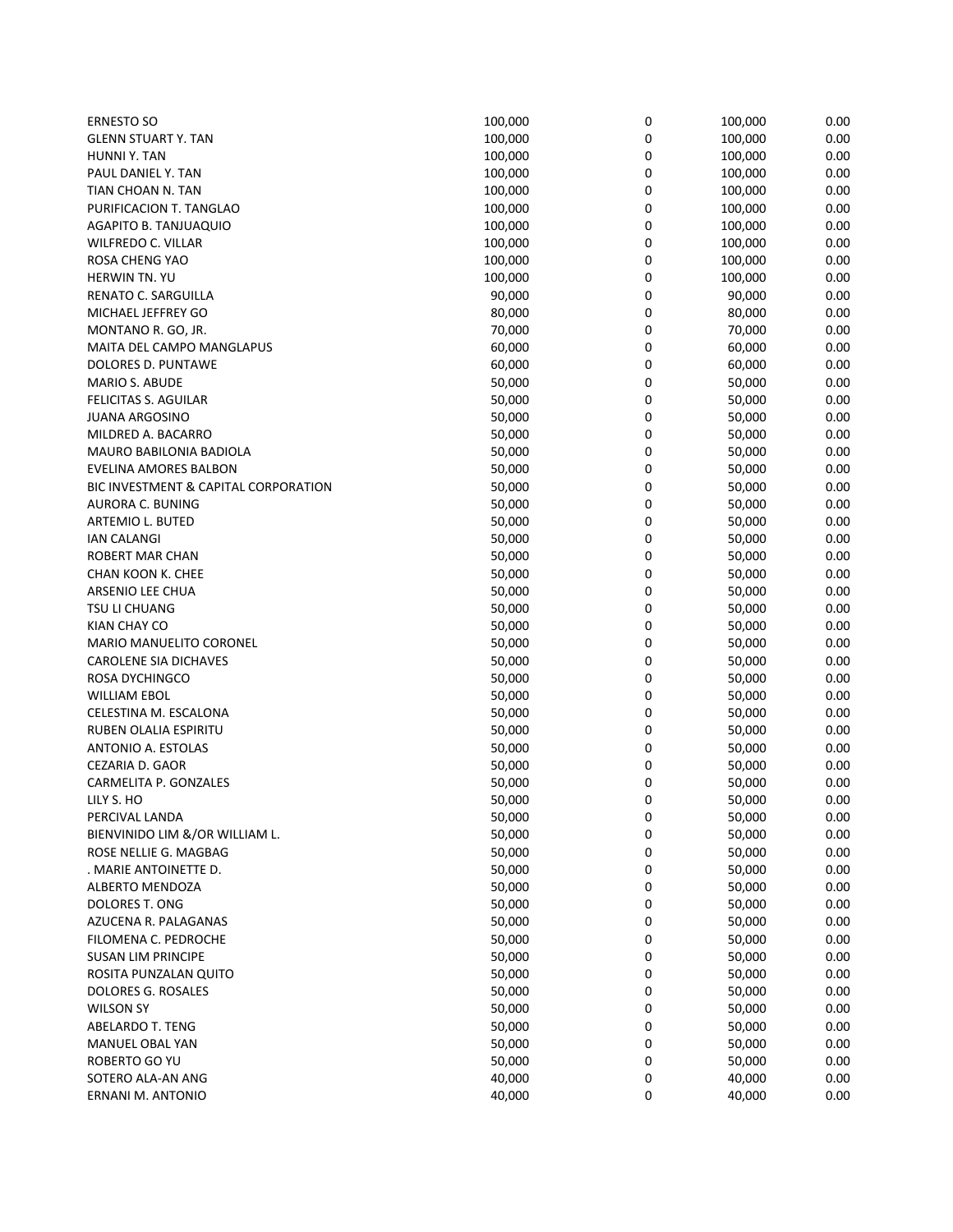| <b>BONIFACIO CHUA</b>                 | 40,000 | 0 | 40,000 | 0.00 |
|---------------------------------------|--------|---|--------|------|
| ELEAZAR PADUA DUCLAYAN                | 40,000 | 0 | 40,000 | 0.00 |
| <b>RICHARD GORDON</b>                 | 40,000 | 0 | 40,000 | 0.00 |
| ROLITO JALECO JAMILARIN               | 40,000 | 0 | 40,000 | 0.00 |
| <b>HENRY SINDAYEN MALICDEM</b>        | 40,000 | 0 | 40,000 | 0.00 |
| JOSEPH CHAN ONG                       | 40,000 | 0 | 40,000 | 0.00 |
| <b>BELLA T. QUILLOY</b>               | 40,000 | 0 | 40,000 | 0.00 |
| JULIE U. REYES                        | 40,000 | 0 | 40,000 | 0.00 |
| <b>MAURICIA VALDEZ</b>                | 40,000 | 0 | 40,000 | 0.00 |
| <b>MARIONETTE PEREGRINO AGUISANDA</b> | 30,000 | 0 | 30,000 | 0.00 |
| ANTONIO B. ALTAMIRANO                 | 30,000 | 0 | 30,000 | 0.00 |
| <b>BENITO L. ANG</b>                  | 30,000 | 0 | 30,000 | 0.00 |
| CECILIA L. ARCELLANA                  | 30,000 | 0 | 30,000 | 0.00 |
| CRISOSTOMO L. CARO                    | 30,000 | 0 | 30,000 | 0.00 |
| CECILIA F. CASTUERAS                  | 30,000 | 0 | 30,000 | 0.00 |
| <b>CONCEPCION CRUZ</b>                | 30,000 | 0 | 30,000 | 0.00 |
| <b>GEROLD N. GAGAN</b>                | 30,000 | 0 | 30,000 | 0.00 |
| GUILLERMO F. GILI, JR.                | 30,000 | 0 | 30,000 | 0.00 |
| <b>ELEANOR HERMOSO</b>                | 30,000 | 0 | 30,000 | 0.00 |
| MICHAEL C. HILADO                     | 30,000 | 0 | 30,000 | 0.00 |
| RAYMOND M. ILAGAN                     | 30,000 | 0 | 30,000 | 0.00 |
| <b>MONALISA INOCENTES</b>             | 30,000 | 0 | 30,000 | 0.00 |
| NICARDO M. LEOPOLDO                   | 30,000 | 0 | 30,000 | 0.00 |
| <b>ANTONIA MERCADO</b>                | 30,000 | 0 | 30,000 | 0.00 |
| <b>HELIODORO MERCADO</b>              | 30,000 | 0 | 30,000 | 0.00 |
| FRANCISCO D. NARIO                    | 30,000 | 0 | 30,000 | 0.00 |
| JOSEFINA C. OCAMPO                    | 30,000 | 0 | 30,000 | 0.00 |
| <b>JERRY CHAN ONG</b>                 | 30,000 | 0 | 30,000 | 0.00 |
| JOHN ALVIN C. ONG                     | 30,000 | 0 | 30,000 | 0.00 |
| JORDAN CHAN ONGADON                   | 30,000 | 0 | 30,000 | 0.00 |
| JOCELYN THERESE PADUA                 | 30,000 | 0 | 30,000 | 0.00 |
| MARILYN ESGUERRA PANGANIBAN           | 30,000 | 0 | 30,000 | 0.00 |
| <b>BINGSON U. TECSON</b>              | 30,000 | 0 | 30,000 | 0.00 |
| SUZETTE PINEDA VIVAR                  | 30,000 | 0 | 30,000 | 0.00 |
| <b>NOELITO ABESAMIS</b>               | 20,000 | 0 | 20,000 | 0.00 |
| NILO L. ALCOBER                       | 20,000 | 0 | 20,000 | 0.00 |
| MA. SOCORRO DIGNOS ALPUERTO           | 20,000 | 0 | 20,000 | 0.00 |
| MARIANO C. ANG                        | 20,000 | 0 | 20,000 | 0.00 |
| JACQUELINE B. ANGEL                   | 20,000 | 0 | 20,000 | 0.00 |
| ROSA STA.CLARA BADIOLA                | 20,000 | 0 | 20,000 | 0.00 |
| JANETH G. BATA                        | 20,000 | 0 | 20,000 | 0.00 |
| PERCITA M. BAUTISTA                   | 20,000 | 0 | 20,000 | 0.00 |
| MA. ROWENA GRACE B. BELEN             | 20,000 | 0 | 20,000 | 0.00 |
| MARIA ADA G. BELLEZA                  | 20,000 | 0 | 20,000 | 0.00 |
| ROSALINA Y. BERTULFO                  | 20,000 | 0 | 20,000 | 0.00 |
| LOURDES JESSLIN CERINO                | 20,000 | 0 | 20,000 | 0.00 |
| PHILIP O. CO                          | 20,000 | 0 | 20,000 | 0.00 |
| VICTOR G. CO                          | 20,000 | 0 | 20,000 | 0.00 |
| NOEL DARREN C. DAMIAN                 | 20,000 | 0 | 20,000 | 0.00 |
| <b>DBP TRUST SERVICES DEPARTMENT</b>  | 20,000 | 0 | 20,000 | 0.00 |
| MA. LUISA DE GUZMAN                   | 20,000 | 0 | 20,000 | 0.00 |
| JOSEFINA ROSARIO C. DINSAY            | 20,000 | 0 | 20,000 | 0.00 |
| FELIX F. DOMIGPE                      | 20,000 | 0 | 20,000 | 0.00 |
| ELAINE P. ENGRACIA                    | 20,000 | 0 | 20,000 | 0.00 |
| AQUILINO M. ENRIQUEZ                  | 20,000 | 0 | 20,000 | 0.00 |
| IRMA C. ESPIRITU                      | 20,000 | 0 | 20,000 | 0.00 |
| JOSEPHINE M. EVANGELISTA              | 20,000 | 0 | 20,000 | 0.00 |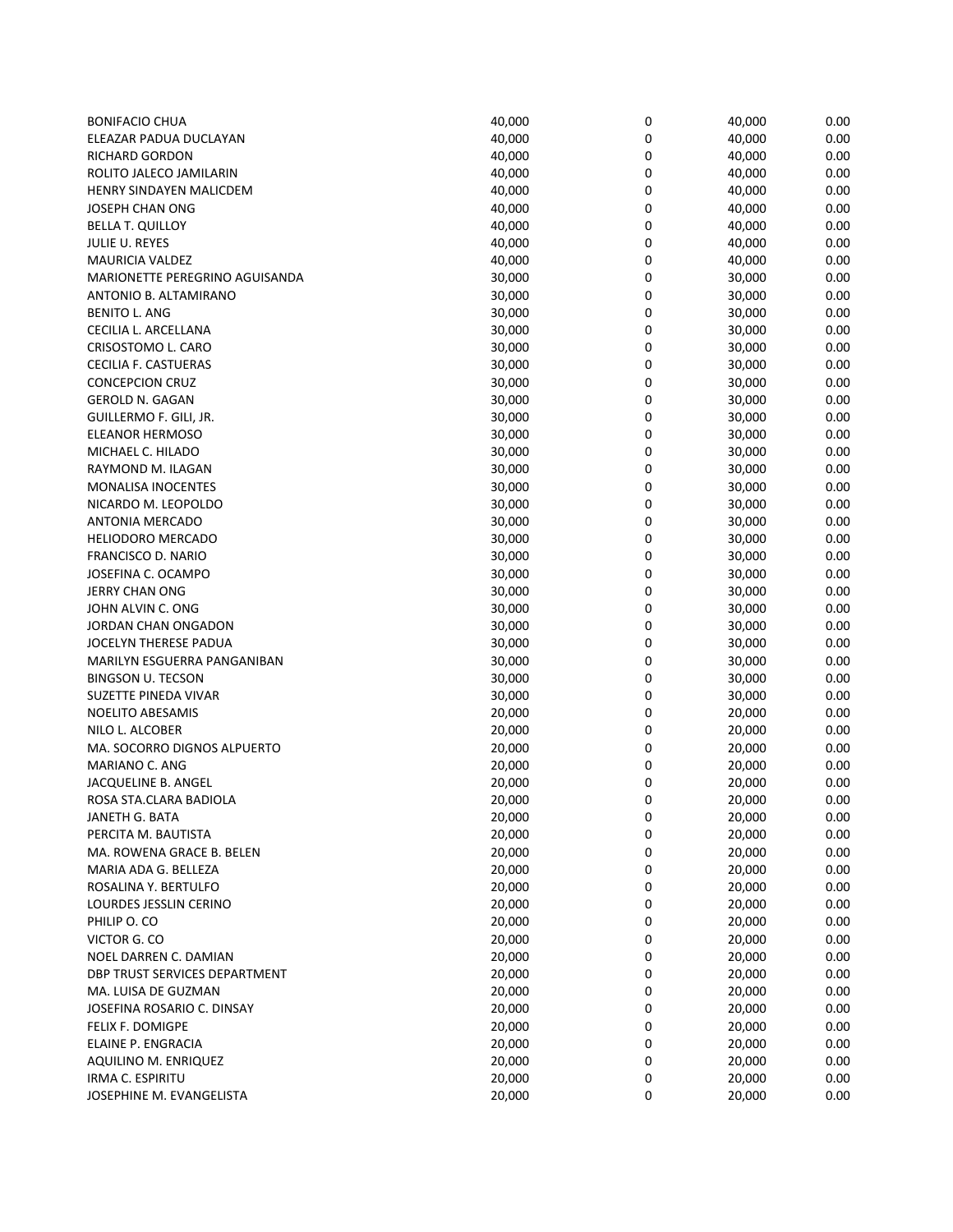| <b>EMILIA BONDOC FIGUEROA</b>     | 20,000 | 0 | 20,000 | 0.00 |
|-----------------------------------|--------|---|--------|------|
| LIGAYA P. GOLEZ                   | 20,000 | 0 | 20,000 | 0.00 |
| MARIA TRINIDAD GOMEZ              | 20,000 | 0 | 20,000 | 0.00 |
| NINFA G. GUADALOPE                | 20,000 | 0 | 20,000 | 0.00 |
| MA. LYDIA GUEVARA                 | 20,000 | 0 | 20,000 | 0.00 |
| JESUS PAMINTUAN GUZMAN            | 20,000 | 0 | 20,000 | 0.00 |
| LINDA D. HENDERSON                | 20,000 | 0 | 20,000 | 0.00 |
| DARIO N. JARDELEZA                | 20,000 | 0 | 20,000 | 0.00 |
| <b>JUANITO S. JAVIER</b>          | 20,000 | 0 | 20,000 | 0.00 |
| MA. ARLENE BARBA JUMANGIT         | 20,000 | 0 | 20,000 | 0.00 |
| JOSE E. JUMAO-AS                  | 20,000 | 0 | 20,000 | 0.00 |
| RUBEN B. KABIGTING                | 20,000 | 0 | 20,000 | 0.00 |
| AGNES R. LEGASPI                  | 20,000 | 0 | 20,000 | 0.00 |
| FELIPE M. LEGASPI                 | 20,000 | 0 | 20,000 | 0.00 |
| ROBERT P. LEUS                    | 20,000 | 0 | 20,000 | 0.00 |
| <b>GUIOK SU LIM</b>               | 20,000 | 0 | 20,000 | 0.00 |
| VIRGILIO LIM                      | 20,000 | 0 | 20,000 | 0.00 |
| JOSE D. LIO                       | 20,000 | 0 | 20,000 | 0.00 |
| CARMEL BONDOC MACASPAC            | 20,000 | 0 | 20,000 | 0.00 |
| CAROLINA S. MANALAYSAY            | 20,000 | 0 | 20,000 | 0.00 |
| AURORA S. MARCELINO               | 20,000 | 0 | 20,000 | 0.00 |
| LEO T. MONTEJO                    | 20,000 | 0 | 20,000 | 0.00 |
| JUANITO M. OCAMPO JR.             | 20,000 | 0 | 20,000 | 0.00 |
| <b>WILFREDO OREJOLA</b>           | 20,000 | 0 | 20,000 | 0.00 |
| MA. TERESA B. ORTIGAS             | 20,000 | 0 | 20,000 | 0.00 |
| RAFAEL B. ORTIGAS                 | 20,000 | 0 | 20,000 | 0.00 |
| RAFAEL ORTIGAS, JR.               | 20,000 | 0 | 20,000 | 0.00 |
| MARIA I. OVEJERA                  | 20,000 | 0 | 20,000 | 0.00 |
| MA. ASUNCION O. PADILLA           | 20,000 | 0 | 20,000 | 0.00 |
| <b>BENITO T. QUIZON</b>           | 20,000 | 0 | 20,000 | 0.00 |
| <b>SEVERINA RAMOS</b>             | 20,000 | 0 | 20,000 | 0.00 |
| ILUMINADA JOY Q. RICARTE          | 20,000 | 0 | 20,000 | 0.00 |
| RINA MARIA P. ROSALES             | 20,000 | 0 | 20,000 | 0.00 |
| PLACIDO B. SALIBAD JR.            | 20,000 | 0 | 20,000 | 0.00 |
| CARMEN I. SAN JOSE                | 20,000 | 0 | 20,000 | 0.00 |
| ARNECEL FRANCES SANTIAGO          | 20,000 | 0 | 20,000 | 0.00 |
| <b>IRENE BELENO SANTOS</b>        | 20,000 | 0 | 20,000 | 0.00 |
| LUISA C. SO                       | 20,000 | 0 | 20,000 | 0.00 |
| MARIA PAZ M. SOLAS                | 20,000 | 0 | 20,000 | 0.00 |
| <b>GEORGE SUELTO</b>              | 20,000 | 0 | 20,000 | 0.00 |
| MA. RIZALINA T. TADEO             | 20,000 | 0 | 20,000 | 0.00 |
| <b>JAMES TE</b>                   | 20,000 | 0 | 20,000 | 0.00 |
| CARIDAD E. UY                     | 20,000 | 0 | 20,000 | 0.00 |
| RIZALINA S.A. VILLAREAL           | 20,000 | 0 | 20,000 | 0.00 |
| MICHAEL D. VILLARET               | 20,000 | 0 | 20,000 | 0.00 |
| LUCINA J. VIOLAGO                 | 20,000 | 0 | 20,000 | 0.00 |
| ALFREDO GO YU                     | 20,000 | 0 | 20,000 | 0.00 |
| JOSE LEE &/OR KOE LION HO         | 15,000 | 0 | 15,000 | 0.00 |
| KATHARENE ROSE QUILLOY CU UNJIENG | 10,000 | 0 | 10,000 | 0.00 |
| BLESILDA F. ABELLA                | 10,000 | 0 | 10,000 | 0.00 |
| SALVACION ABELLA                  | 10,000 | 0 | 10,000 | 0.00 |
| JASON DEL MAR ABUEVA              | 10,000 | 0 | 10,000 | 0.00 |
| <b>RENATO B. AFURONG</b>          | 10,000 | 0 | 10,000 | 0.00 |
| AVELINO E. AGCAOILI               | 10,000 | 0 | 10,000 | 0.00 |
| <b>TERESITA AGLIAM</b>            | 10,000 | 0 | 10,000 | 0.00 |
| <b>JUDITH CADIZ AGLOSOLOS</b>     | 10,000 | 0 | 10,000 | 0.00 |
| SOLEDAD NUNAG AMANTE              | 10,000 | 0 | 10,000 | 0.00 |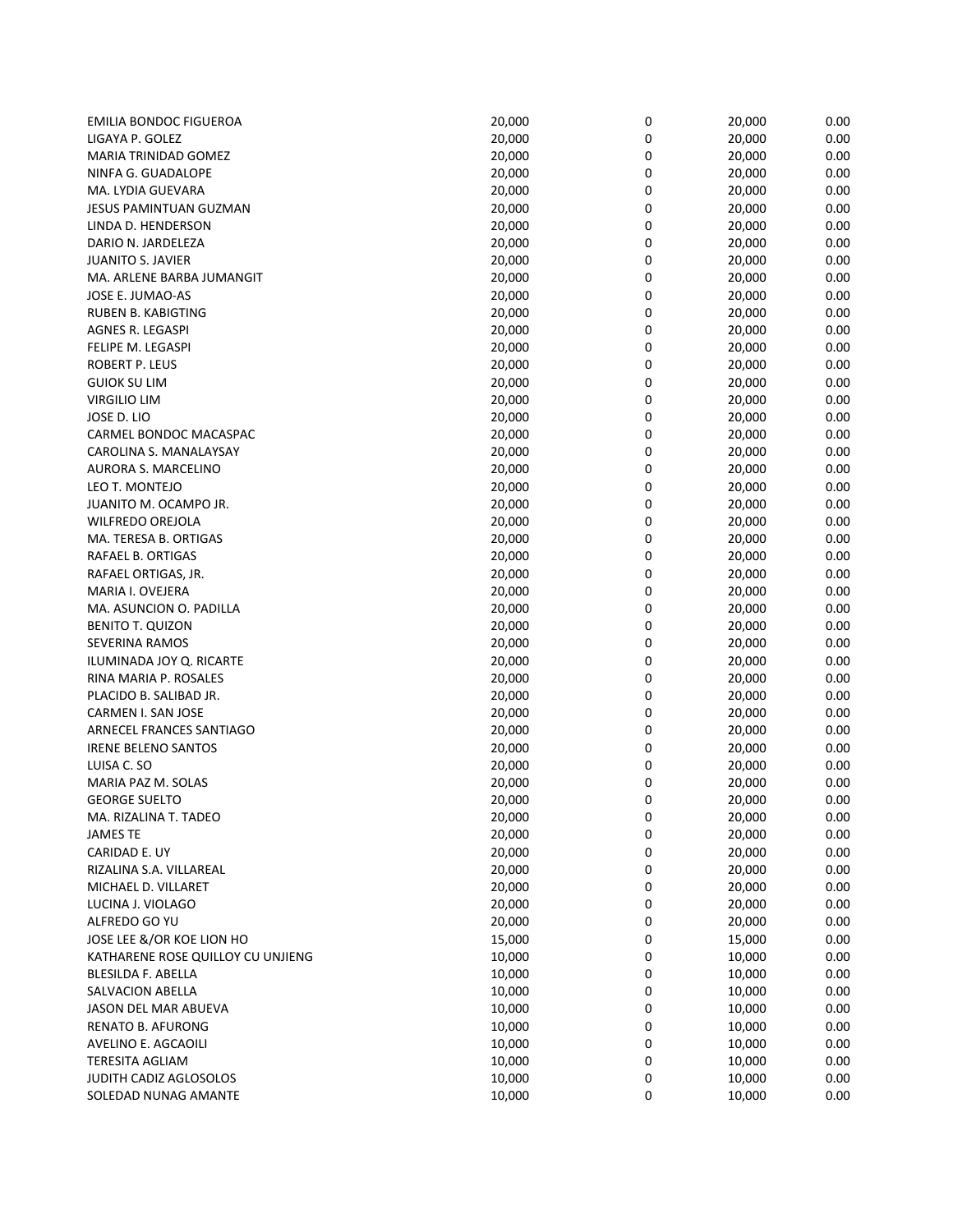| ALICIA T. ANDOY                | 10,000 | 0 | 10,000 | 0.00 |
|--------------------------------|--------|---|--------|------|
| <b>NOEMI S. ANTONIO</b>        | 10,000 | 0 | 10,000 | 0.00 |
| RENO C. ARCAYA                 | 10,000 | 0 | 10,000 | 0.00 |
| <b>ALBERT T. ARCEO</b>         | 10,000 | 0 | 10,000 | 0.00 |
| LIGAYA M. ARELLANO             | 10,000 | 0 | 10,000 | 0.00 |
| <b>FERDINAND ARISTORENAS</b>   | 10,000 | 0 | 10,000 | 0.00 |
| RAQUEL ARMIN BENETUA           | 10,000 | 0 | 10,000 | 0.00 |
| LILIA KINTANAR AUGUSTO         | 10,000 | 0 | 10,000 | 0.00 |
| LEONILA P. BANTILES            | 10,000 | 0 | 10,000 | 0.00 |
| LILIA BAUN                     | 10,000 | 0 | 10,000 | 0.00 |
| JOSE ROMMEL BALATON BELEN      | 10,000 | 0 | 10,000 | 0.00 |
| <b>JOSE RUEL BALATON BELEN</b> | 10,000 | 0 | 10,000 | 0.00 |
| <b>VICTOR V. BENAVIDEZ</b>     | 10,000 | 0 | 10,000 | 0.00 |
| RONALD S. BES                  | 10,000 | 0 | 10,000 | 0.00 |
| MA. ELVIRA V. BULALACAO        | 10,000 | 0 | 10,000 | 0.00 |
| <b>SUSAN B. BURAYOG</b>        | 10,000 | 0 | 10,000 | 0.00 |
| <b>SUSAN B. BURAYOG</b>        | 10,000 | 0 | 10,000 | 0.00 |
| JALANDONI V. BUYAO             | 10,000 | 0 | 10,000 | 0.00 |
| WISHNI LUCHI L. CABATINGAN     | 10,000 | 0 | 10,000 | 0.00 |
| JOSELITO V. CABRERA            | 10,000 | 0 | 10,000 | 0.00 |
| MARIA R. CADAVILLO             | 10,000 | 0 | 10,000 | 0.00 |
| ANTERO JOSE M. CAGANDA         | 10,000 | 0 | 10,000 | 0.00 |
| REBECCA C. CAJILOG             | 10,000 | 0 | 10,000 | 0.00 |
| LORETTA SY CALDERON            | 10,000 | 0 | 10,000 | 0.00 |
| ISIDRO MARLON CALZADA          | 10,000 | 0 | 10,000 | 0.00 |
| EUPORA C. CAMILOTES            | 10,000 | 0 | 10,000 | 0.00 |
| MARILOU L. CASTRO              | 10,000 | 0 | 10,000 | 0.00 |
| ZUSIE MALUBAG CASTRO           | 10,000 | 0 | 10,000 | 0.00 |
| MA. VICTORIA H. CERRADA        | 10,000 | 0 | 10,000 | 0.00 |
| ELLEN CHIU                     | 10,000 | 0 | 10,000 | 0.00 |
| JOHN DERICK CHUA               | 10,000 | 0 | 10,000 | 0.00 |
| LILY D. CHUA                   | 10,000 | 0 | 10,000 | 0.00 |
| PETER T. CHUA                  | 10,000 | 0 | 10,000 | 0.00 |
| ROSANNA POLINTAN CO            | 10,000 | 0 | 10,000 | 0.00 |
| CECILIA SALAZAR CREDO          | 10,000 | 0 | 10,000 | 0.00 |
| MA. LETICIA B. CRUZ            | 10,000 | 0 | 10,000 | 0.00 |
| PHILIP D.V. DASALLA            | 10,000 | 0 | 10,000 | 0.00 |
| JAIME P. DE CASTRO             | 10,000 | 0 | 10,000 | 0.00 |
| J. FERDINAND DE LUZURIAGA      | 10,000 | 0 | 10,000 | 0.00 |
| MARCOS M. DE OCAMPO            | 10,000 | 0 | 10,000 | 0.00 |
| MA. GARCIA DELFINO             | 10,000 | 0 | 10,000 | 0.00 |
| SONIA A. DIMACULANGAN          | 10,000 | 0 | 10,000 | 0.00 |
| ANGELITO T. DIZON              | 10,000 | 0 | 10,000 | 0.00 |
| LIZA B. DIZON                  | 10,000 | 0 | 10,000 | 0.00 |
| ROSEMARIE Q. DUGAYO            | 10,000 | 0 | 10,000 | 0.00 |
| TERESITA E. DULLAS             | 10,000 | 0 | 10,000 | 0.00 |
| SHEILA V. FERNANDEZ            | 10,000 | 0 | 10,000 | 0.00 |
| <b>BELEN N. FORTES</b>         | 10,000 | 0 | 10,000 | 0.00 |
| <b>NOVEL G. FORTICH</b>        | 10,000 | 0 | 10,000 | 0.00 |
| JOCELYN ORNEDO FULACHE         | 10,000 | 0 | 10,000 | 0.00 |
| HAIDELITA C. GALENDEZ          | 10,000 | 0 | 10,000 | 0.00 |
| AILEEN MAE A. GARCIA           | 10,000 | 0 | 10,000 | 0.00 |
| TOMAS M. GARCIA                | 10,000 | 0 | 10,000 | 0.00 |
| VALERIANA S. GARCIA            | 10,000 | 0 | 10,000 | 0.00 |
| ATTY. RICARDO V GLORIA, JR.    | 10,000 | 0 | 10,000 | 0.00 |
| ALEXANDER L. GO                | 10,000 | 0 | 10,000 | 0.00 |
| CHRISTOPHER M. GOTANCO         | 10,000 | 0 | 10,000 | 0.00 |
|                                |        |   |        |      |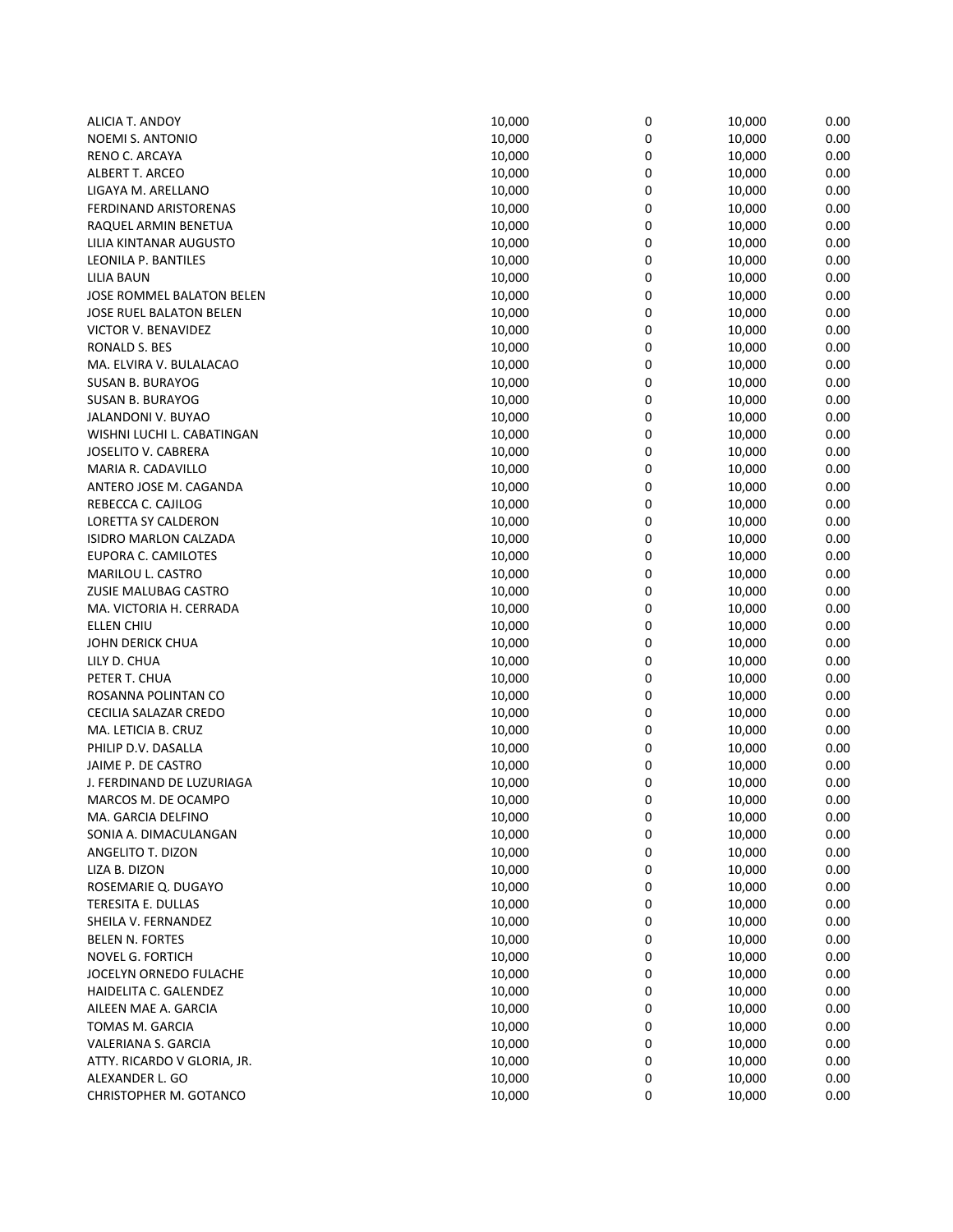| NILO S. GRET                         | 10,000 | 0 | 10,000 | 0.00 |
|--------------------------------------|--------|---|--------|------|
| MA. VICTORIA G. GUILLERMO            | 10,000 | 0 | 10,000 | 0.00 |
| ZENAIDA L. GUSTILO                   | 10,000 | 0 | 10,000 | 0.00 |
| RAUL GUZMAN                          | 10,000 | 0 | 10,000 | 0.00 |
| CATHERINE H.W GREEN &/OR             | 10,000 | 0 | 10,000 | 0.00 |
| MELCHOR R. HONCULADA                 | 10,000 | 0 | 10,000 | 0.00 |
| <b>JESUS C. HUIDEM</b>               | 10,000 | 0 | 10,000 | 0.00 |
| FAUSTINO C. JAVILLONAR               | 10,000 | 0 | 10,000 | 0.00 |
| FE C. JUPLO                          | 10,000 | 0 | 10,000 | 0.00 |
| MARITA KAH                           | 10,000 | 0 | 10,000 | 0.00 |
| NELSON K. KAH                        | 10,000 | 0 | 10,000 | 0.00 |
| VIRGINIA K. KAH                      | 10,000 | 0 | 10,000 | 0.00 |
| ROMUALDO GALEOS KINTANAR             | 10,000 | 0 | 10,000 | 0.00 |
| LEA M. KONG                          | 10,000 | 0 | 10,000 | 0.00 |
| JULIUS L. LABOR                      | 10,000 | 0 | 10,000 | 0.00 |
| ANGEL P. LAMAT, JR.                  | 10,000 | 0 | 10,000 | 0.00 |
| MA. FEBE P. LAMATA                   | 10,000 | 0 | 10,000 | 0.00 |
| BERNIE L. LANOJAN                    | 10,000 | 0 | 10,000 | 0.00 |
| <b>ELLEN TAN LAO</b>                 | 10,000 | 0 | 10,000 | 0.00 |
| WILLIAM SUPNET LARDIZABAL            | 10,000 | 0 | 10,000 | 0.00 |
| DON JOSE LAUDENCIA                   | 10,000 | 0 | 10,000 | 0.00 |
| OFELIA KINTANAR LEPITEN              | 10,000 | 0 | 10,000 | 0.00 |
| LIGAYA M. LEVISTE                    | 10,000 | 0 | 10,000 | 0.00 |
| <b>JAMES ORTEGA LIM</b>              | 10,000 | 0 | 10,000 | 0.00 |
| ROGELIO QUIJADA LIM                  | 10,000 | 0 | 10,000 | 0.00 |
| MA. TERESA PINEDA LIWANAG            | 10,000 | 0 | 10,000 | 0.00 |
| CAROLINE JANE QUILLOY MADAMBA        | 10,000 | 0 | 10,000 | 0.00 |
| NYRA M. MADLAMBAYAN                  | 10,000 | 0 | 10,000 | 0.00 |
| <b>MARCELO MALANA</b>                | 10,000 | 0 | 10,000 | 0.00 |
| LILIA T. MANAHAN                     | 10,000 | 0 | 10,000 | 0.00 |
| MA. CONSOLACION MANALO               | 10,000 | 0 | 10,000 | 0.00 |
| ALEJANDRO G. MAR                     | 10,000 | 0 | 10,000 | 0.00 |
| RICHARD P. MARANON                   | 10,000 | 0 | 10,000 | 0.00 |
| SOCORRO VANGELI MEDINA               | 10,000 | 0 | 10,000 | 0.00 |
| <b>MERLY MERCADO</b>                 | 10,000 | 0 | 10,000 | 0.00 |
| SALVADOR A. MONTEBON                 | 10,000 | 0 | 10,000 | 0.00 |
| TOMAS G. NGO                         | 10,000 | 0 | 10,000 | 0.00 |
| <b>CARIDAD NONATO</b>                | 10,000 | 0 | 10,000 | 0.00 |
| ANA MITZIE S. OCIO                   | 10,000 | 0 | 10,000 | 0.00 |
| PRIMITIVA S. OCIO                    | 10,000 | 0 | 10,000 | 0.00 |
| DON ENRICO M. OCTAVO                 | 10,000 | 0 | 10,000 | 0.00 |
| CRISTETA PINEDA OLALIA               | 10,000 | 0 | 10,000 | 0.00 |
| <b>WILFREDO ORDESTA</b>              | 10,000 | 0 | 10,000 | 0.00 |
| <b>MERLITO T. PAGUIO</b>             | 10,000 | 0 | 10,000 | 0.00 |
| CLARISSA C. PALACIO                  | 10,000 | 0 | 10,000 | 0.00 |
| <b>ANTONIO PANALIGAN</b>             | 10,000 | 0 | 10,000 | 0.00 |
| PERPETUA T. PANGON                   | 10,000 | 0 | 10,000 | 0.00 |
| MA. ROWENA PANTIG                    | 10,000 | 0 | 10,000 | 0.00 |
| ESTEBAN C. PASCUA                    | 10,000 | 0 | 10,000 | 0.00 |
| <b>FRANCISCO RECTO CLEOFE PATRON</b> | 10,000 | 0 | 10,000 | 0.00 |
| FILOMENA C. PEDROCHE                 | 10,000 | 0 | 10,000 | 0.00 |
| BENJAMIN ALLAN MARCOS POLIQUIT       | 10,000 | 0 | 10,000 | 0.00 |
| RODOLFO A. RABANG                    | 10,000 | 0 | 10,000 | 0.00 |
| MA. JESSICA RAYMUNDO RAYMUNDO        | 10,000 | 0 | 10,000 | 0.00 |
| AMPARO S. RAZO                       | 10,000 | 0 | 10,000 | 0.00 |
| IMELDA A. RELAMPAGOS                 | 10,000 | 0 | 10,000 | 0.00 |
| JOSEPHINE S. REYES                   | 10,000 | 0 | 10,000 | 0.00 |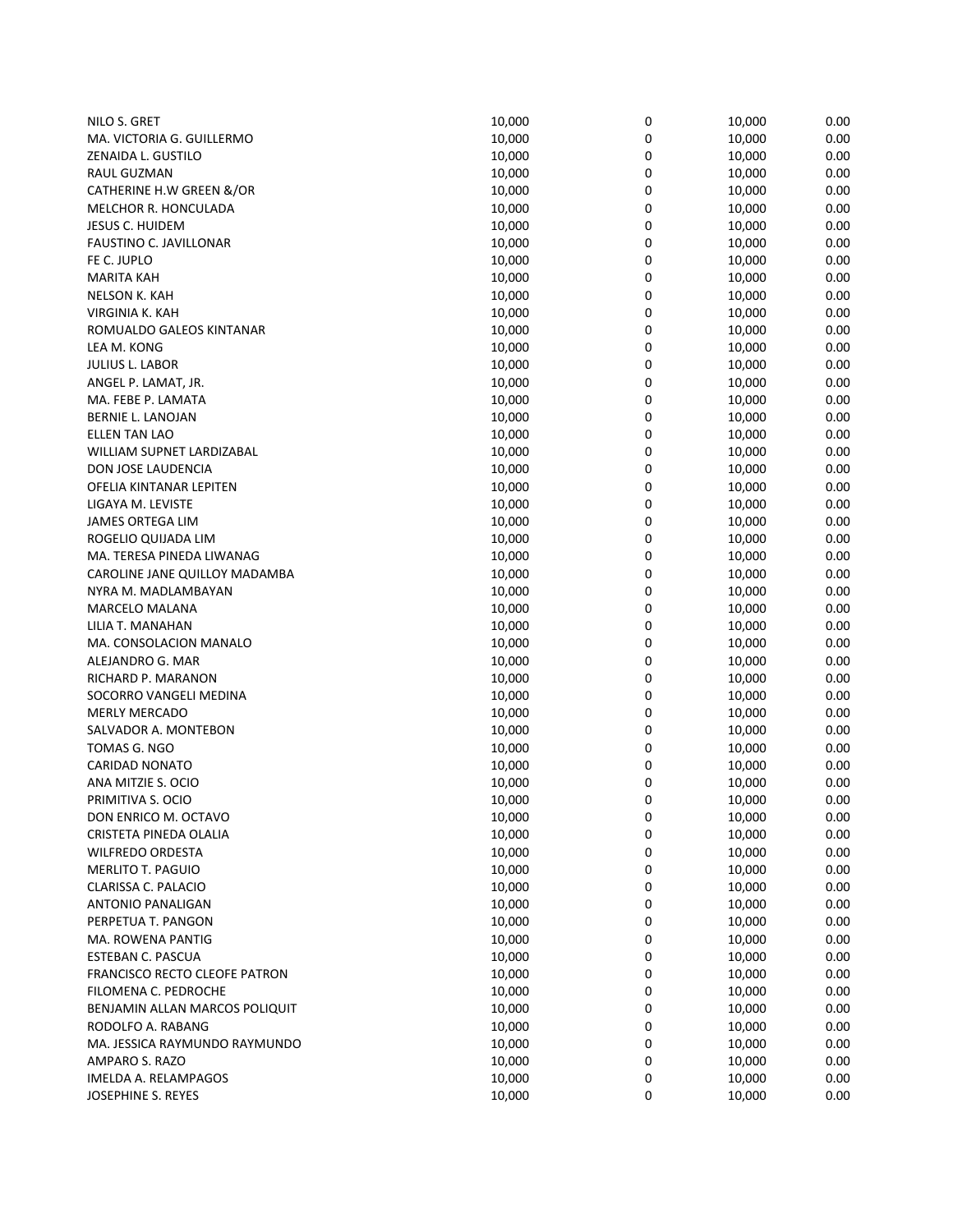| LUZVIMINDA G. RODRIGUEZ                    | 10,000         | 0 | 10,000         | 0.00 |
|--------------------------------------------|----------------|---|----------------|------|
| FLORENCIO H. RUEDAS                        | 10,000         | 0 | 10,000         | 0.00 |
| <b>VIRGILIA T. RUEDAS</b>                  | 10,000         | 0 | 10,000         | 0.00 |
| JOSELITO B. RUSTIA                         | 10,000         | 0 | 10,000         | 0.00 |
| DANILO A. SADO                             | 10,000         | 0 | 10,000         | 0.00 |
| <b>EVANGELINE N. SAGUID</b>                | 10,000         | 0 | 10,000         | 0.00 |
| THERESA BERNADETTE PONCE SAL               | 10,000         | 0 | 10,000         | 0.00 |
| <b>EGENALINE SALAZAR</b>                   | 10,000         | 0 | 10,000         | 0.00 |
| DALILA SALVADOR                            | 10,000         | 0 | 10,000         | 0.00 |
| AIDA R. SAN GABRIEL                        | 10,000         | 0 | 10,000         | 0.00 |
| CARMELA I. SAN JOSE                        | 10,000         | 0 | 10,000         | 0.00 |
| CYNTHIA I. SAN JOSE                        | 10,000         | 0 | 10,000         | 0.00 |
| <b>ISAAC R. SAN JOSE</b>                   | 10,000         | 0 | 10,000         | 0.00 |
| MARTA C. SAN JUAN                          | 10,000         | 0 | 10,000         | 0.00 |
| <b>GERALDINO JOSUE SAN PEDRO</b>           | 10,000         | 0 | 10,000         | 0.00 |
| ALFREDO C. SANTOS                          | 10,000         | 0 | 10,000         | 0.00 |
| <b>COSETTE R. SANTOS</b>                   | 10,000         | 0 | 10,000         | 0.00 |
| NITA MILAGROS T SEGOVIA                    | 10,000         | 0 | 10,000         | 0.00 |
| THELMA SIA                                 | 10,000         | 0 | 10,000         | 0.00 |
| MA. GINA S. SOLIS                          | 10,000         | 0 | 10,000         | 0.00 |
| HELEN H. SULIT                             | 10,000         | 0 | 10,000         | 0.00 |
| MARCELINO C. SY                            | 10,000         | 0 | 10,000         | 0.00 |
| RIZALINA T. TADEO                          | 10,000         | 0 | 10,000         | 0.00 |
| LORILLANDA L. TAGUAS                       | 10,000         | 0 | 10,000         | 0.00 |
| VIRGILIO C. TAMAYO                         | 10,000         | 0 | 10,000         | 0.00 |
| <b>BRAULIA C. TAMBIS</b>                   | 10,000         | 0 | 10,000         | 0.00 |
| <b>EMILIA P. TANGO</b>                     | 10,000         | 0 | 10,000         | 0.00 |
| JOSE ANGELITO O. TAYAG                     | 10,000         | 0 | 10,000         | 0.00 |
| RAINERIO D D. TEODORO                      | 10,000         | 0 | 10,000         | 0.00 |
| <b>JOSEFINA TIAN</b>                       | 10,000         | 0 | 10,000         | 0.00 |
| ADELA T. TIMBANG                           | 10,000         | 0 | 10,000         | 0.00 |
| CESAR G. TIUTAN &/OR MICHAEL JOSEPH TIUTAN | 10,000         | 0 | 10,000         | 0.00 |
| LUISA M. TUAZON                            | 10,000         | 0 | 10,000         | 0.00 |
| <b>RICO SAYRE TUBOG</b>                    | 10,000         | 0 | 10,000         | 0.00 |
| ROMEO B. VARGAS                            | 10,000         | 0 | 10,000         | 0.00 |
| <b>HELEN PATIGAYON VELASCO</b>             | 10,000         | 0 | 10,000         | 0.00 |
| JANETH B. VILLARIN                         | 10,000         | 0 | 10,000         | 0.00 |
| CYNTHIA ROLLE VILLELA                      | 10,000         | 0 | 10,000         | 0.00 |
| ALFREDO C. WAGAS                           | 10,000         | 0 | 10,000         | 0.00 |
| JO ANN NGO YAO                             | 10,000         | 0 | 10,000         | 0.00 |
| LUIS R. YMSON, JR.                         | 10,000         | 0 | 10,000         | 0.00 |
| NOEL E. YU                                 | 10,000         | 0 | 10,000         | 0.00 |
| JOSE ENRICO Y. ZAMORA                      | 10,000         | 0 | 10,000         | 0.00 |
| <b>ENRICO T. ZANORIA</b>                   | 10,000         | 0 | 10,000         | 0.00 |
| MAYBELLINE T. IGNACIO                      | 5,000          | 0 | 5,000          | 0.00 |
| JOSE MARCEL E. PANLILIO                    | 2,000          | 0 | 2,000          | 0.00 |
| MARLO T. CRISTOBAL                         | 1,000          | 0 | 1,000          | 0.00 |
| NICOLE E. PANLILIO                         | 1,000          | 0 | 1,000          | 0.00 |
| <b>JORGE GARCIA</b>                        | 1              | 0 | 1              | 0.00 |
| JAMES A. KAPLAN                            | $\mathbf{1}$   | 0 | 1              | 0.00 |
| LORENZO TANADA III                         | $\mathbf{1}$   | 0 | 1              | 0.00 |
|                                            |                |   |                |      |
| GRAND TOTAL (383)                          | 12,000,000,000 |   | 12,000,000,000 | 100  |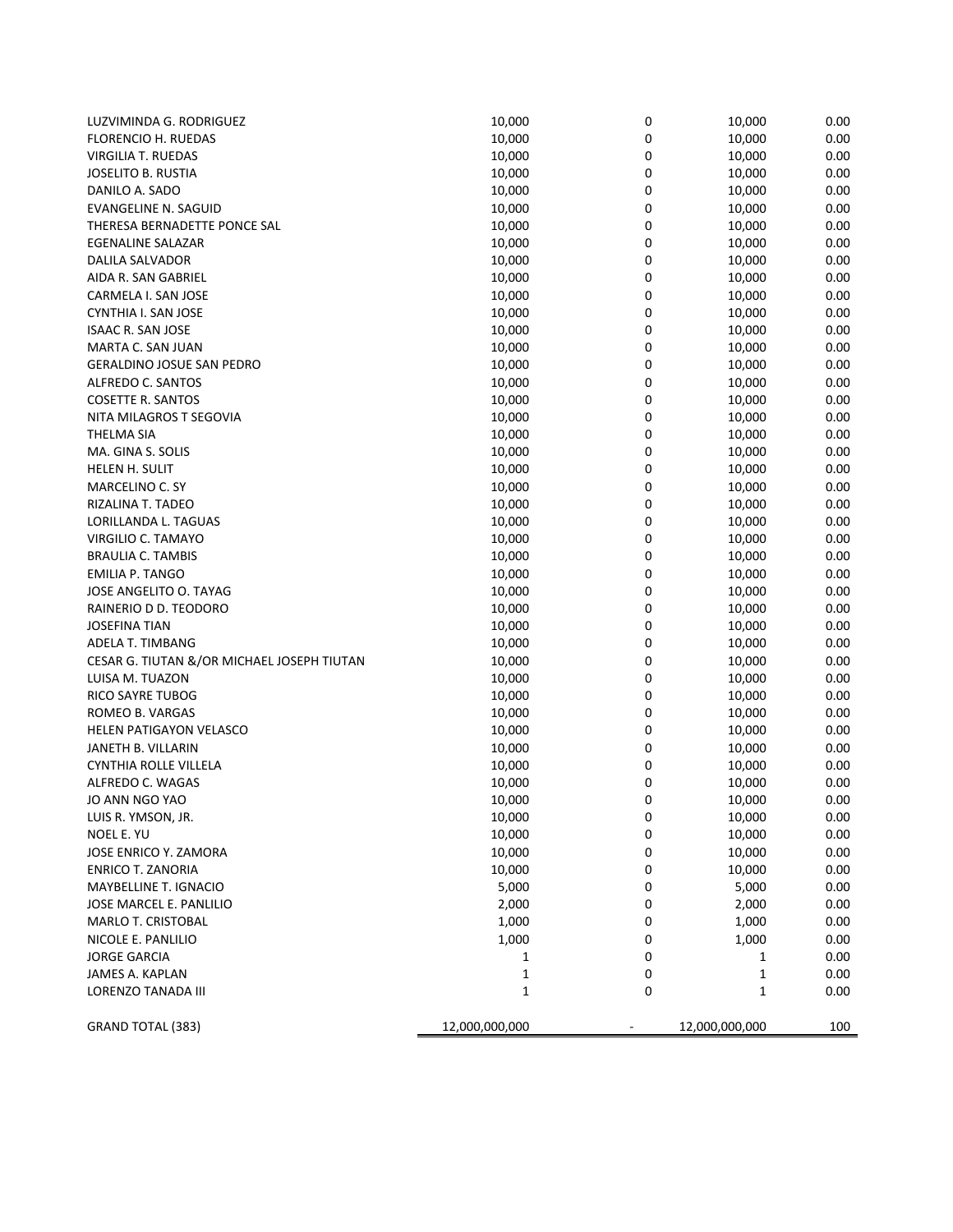Business Date: March 31, 2021

| <b>BPNAME</b>                                           | <b>HOLDINGS</b> |
|---------------------------------------------------------|-----------------|
| <b>COL Financial Group, Inc.</b>                        | 1,938,958,643   |
| <b>ABACUS SECURITIES CORPORATION</b>                    | 1,494,322,583   |
| SB EQUITIES, INC.                                       | 968,865,374     |
| <b>BDO SECURITIES CORPORATION</b>                       | 397,508,998     |
| PHILSTOCKS FINANCIAL INC                                | 388,593,582     |
| FIRST METRO SECURITIES BROKERAGE CORP.                  | 377,358,000     |
| <b>BPI SECURITIES CORPORATION</b>                       | 363,572,432     |
| <b>ALAKOR SECURITIES CORPORATION</b>                    | 346,090,000     |
| TOWER SECURITIES, INC.                                  | 302,500,000     |
| UCPB SECURITIES, INC.                                   | 295,390,000     |
| <b>WESTLINK GLOBAL EQUITIES, INC.</b>                   | 279,480,000     |
| AB CAPITAL SECURITIES, INC.                             | 227,320,000     |
| TRITON SECURITIES CORP.                                 | 184,950,000     |
| UNICAPITAL SECURITIES INC.                              | 179,130,000     |
| HDI SECURITIES, INC.                                    | 177,270,000     |
| R. COYIUTO SECURITIES, INC.                             | 174,950,000     |
| <b>WEALTH SECURITIES, INC.</b>                          | 174,640,000     |
| R. NUBLA SECURITIES, INC.                               | 173,830,000     |
| ANSALDO, GODINEZ & CO., INC.                            | 156,336,800     |
| <b>EASTERN SECURITIES DEVELOPMENT CORPORATION</b>       | 152,910,000     |
| <b>GLOBALINKS SECURITIES &amp; STOCKS, INC.</b>         | 134,100,000     |
| MAYBANK ATR KIM ENG SECURITIES, INC.                    | 131,720,000     |
| AAA SOUTHEAST EQUITIES, INCORPORATED                    | 125,990,000     |
| E. CHUA CHIACO SECURITIES, INC.                         | 120,229,990     |
| <b>QUALITY INVESTMENTS &amp; SECURITIES CORPORATION</b> | 110,670,000     |
| DA MARKET SECURITIES, INC.                              | 109,480,000     |
| EVERGREEN STOCK BROKERAGE & SEC., INC.                  | 102,490,000     |
| INVESTORS SECURITIES, INC,                              | 98,875,000      |
| PAN ASIA SECURITIES CORP.                               | 97,280,000      |
| REGINA CAPITAL DEVELOPMENT CORPORATION                  | 95,870,000      |
| A & A SECURITIES, INC.                                  | 93,110,000      |
| DAVID GO SECURITIES CORP.                               | 82,080,000      |
| MERIDIAN SECURITIES, INC.                               | 79,060,000      |
| PNB SECURITIES, INC.                                    | 74,510,000      |
| RCBC SECURITIES, INC.                                   | 71,621,000      |
| TANSENGCO & CO., INC.                                   | 68,790,000      |
| <b>BELSON SECURITIES, INC.</b>                          | 67,750,000      |
| STANDARD SECURITIES CORPORATION                         | 62,980,000      |
| SOLAR SECURITIES, INC.                                  | 60,340,000      |
| <b>MERCANTILE SECURITIES CORP.</b>                      | 57,600,000      |
| <b>AURORA SECURITIES, INC.</b>                          | 56,960,000      |
| LUYS SECURITIES COMPANY, INC.                           | 53,450,000      |
| <b>CITIBANK N.A.</b>                                    | 52,600,000      |
| <b>CHINA BANK SECURITIES CORPORATION</b>                | 49,780,000      |
| DIVERSIFIED SECURITIES, INC.                            | 48,093,595      |
| <b>VALUE QUEST SECURITIES CORPORATION</b>               | 46,400,000      |
| <b>BERNAD SECURITIES, INC.</b>                          | 44,320,000      |
| G.D. TAN & COMPANY, INC.                                | 43,350,000      |
| TIMSON SECURITIES, INC.                                 | 40,540,000      |

## **OUTSTANDING BALANCES FOR A SPECIFIC COMPANY**

Company Code - BHI0000000000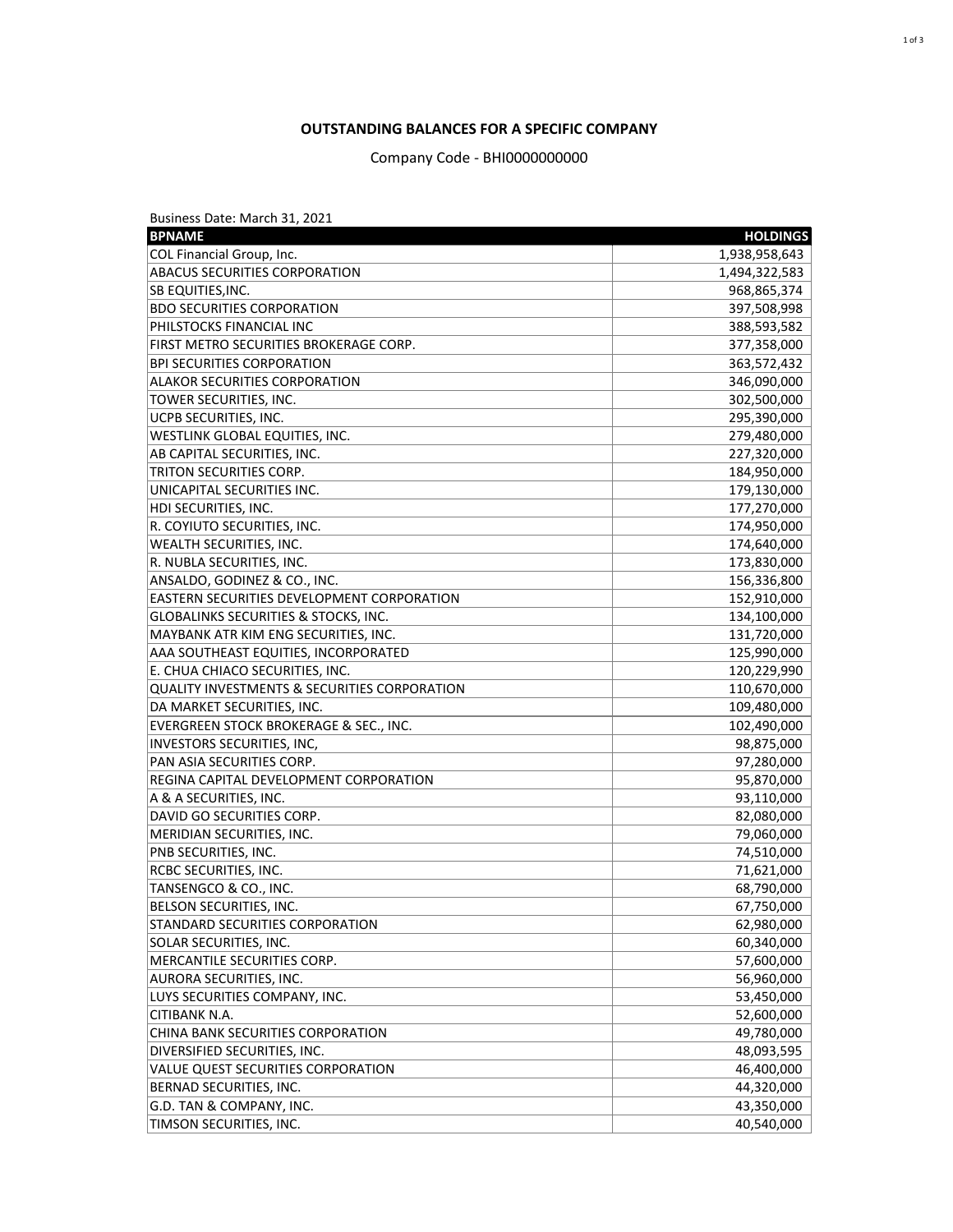| <b>BPNAME</b>                                                | <b>HOLDINGS</b> |
|--------------------------------------------------------------|-----------------|
| S.J. ROXAS & CO., INC.                                       | 38,850,000      |
| <b>IGC SECURITIES INC.</b>                                   | 36,400,000      |
| <b>ALPHA SECURITIES CORP.</b>                                | 36,180,000      |
| EQUITIWORLD SECURITIES, INC.                                 | 35,900,000      |
| F. YAP SECURITIES, INC.                                      | 35,890,000      |
| YU & COMPANY, INC.                                           | 32,880,000      |
| SUMMIT SECURITIES, INC.                                      | 32,420,000      |
| PAPA SECURITIES CORPORATION                                  | 30,390,000      |
| AP SECURITIES INCORPORATED                                   | 27,550,000      |
| LUCKY SECURITIES, INC.                                       | 26,820,000      |
| PREMIUM SECURITIES, INC.                                     | 25,940,000      |
| SINCERE SECURITIES CORPORATION                               | 25,560,000      |
| YAO & ZIALCITA, INC.                                         | 24,960,000      |
| <b>MANDARIN SECURITIES CORPORATION</b>                       | 23,030,000      |
| <b>STRATEGIC EQUITIES CORP.</b>                              | 22,420,000      |
| CAMPOS, LANUZA & COMPANY, INC.                               | 21,875,000      |
| NEW WORLD SECURITIES CO., INC.                               | 21,870,000      |
| UPCC SECURITIES CORP.                                        | 21,070,000      |
| <b>WONG SECURITIES CORPORATION</b>                           | 20,050,000      |
| <b>GOLDEN TOWER SECURITIES &amp; HOLDINGS, INC.</b>          | 18,560,000      |
| <b>EAGLE EQUITIES, INC.</b>                                  | 17,630,000      |
| TRANS-ASIA SECURITIES, INC.                                  | 17,170,000      |
| R. S. LIM & CO., INC.                                        | 14,600,000      |
| IMPERIAL, DE GUZMAN, ABALOS & CO., INC.                      | 14,275,000      |
| <b>VENTURE SECURITIES, INC.</b>                              | 13,050,000      |
| THE FIRST RESOURCES MANAGEMENT & SECURITIES CORP.            | 11,500,000      |
| PHILIPPINE EQUITY PARTNERS, INC.                             | 10,440,000      |
| <b>GUILD SECURITIES, INC.</b>                                | 10,400,000      |
| <b>STANDARD CHARTERED BANK</b>                               | 10,000,000      |
| THE HONGKONG AND SHANGHAI BANKING CORP. LTD. -CLIENTS' ACCT. | 10,000,000      |
| SunSecurities, Inc.                                          | 8,390,000       |
| H. E. BENNETT SECURITIES, INC.                               | 8,350,000       |
| <b>ASIASEC EQUITIES, INC.</b>                                | 7,880,000       |
| A. T. DE CASTRO SECURITIES CORP.                             | 7,830,000       |
| BENJAMIN CO CA & CO., INC.                                   | 7,650,000       |
| FIRST INTEGRATED CAPITAL SECURITIES, INC.                    | 7,500,000       |
| <b>GOLDSTAR SECURITIES, INC.</b>                             | 6,980,000       |
| FIRST ORIENT SECURITIES, INC.                                | 6,850,000       |
| INTRA-INVEST SECURITIES, INC.                                | 5,330,000       |
| CTS GLOBAL EQUITY GROUP, INC.                                | 4,470,000       |
| OPTIMUM SECURITIES CORPORATION                               | 4,400,000       |
| ASIA PACIFIC CAPITAL EQUITIES & SECURITIES CORP.             | 4,050,000       |
| <b>BA SECURITIES, INC.</b>                                   | 4,040,000       |
| PLATINUM SECURITIES, INC.                                    | 4,000,000       |
| <b>JAKA SECURITIES CORP.</b>                                 | 3,760,000       |
| I. B. GIMENEZ SECURITIES, INC.                               | 3,280,000       |
| <b>CUALOPING SECURITIES CORPORATION</b>                      | 3,230,000       |
| MOUNT PEAK SECURITIES, INC.                                  | 2,760,000       |
| FIDELITY SECURITIES, INC.                                    | 2,300,000       |
| LARRGO SECURITIES CO., INC.                                  | 1,970,000       |
| RTG & COMPANY, INC.                                          | 1,950,000       |
| ARMSTRONG SECURITIES, INC.                                   | 1,900,000       |
| MDR SECURITIES, INC.                                         | 1,750,000       |
| JSG SECURITIES, INC.                                         | 1,400,000       |
| J.M. BARCELON & CO., INC.                                    | 1,270,000       |
| REGIS PARTNERS, INC.                                         | 1,200,000       |